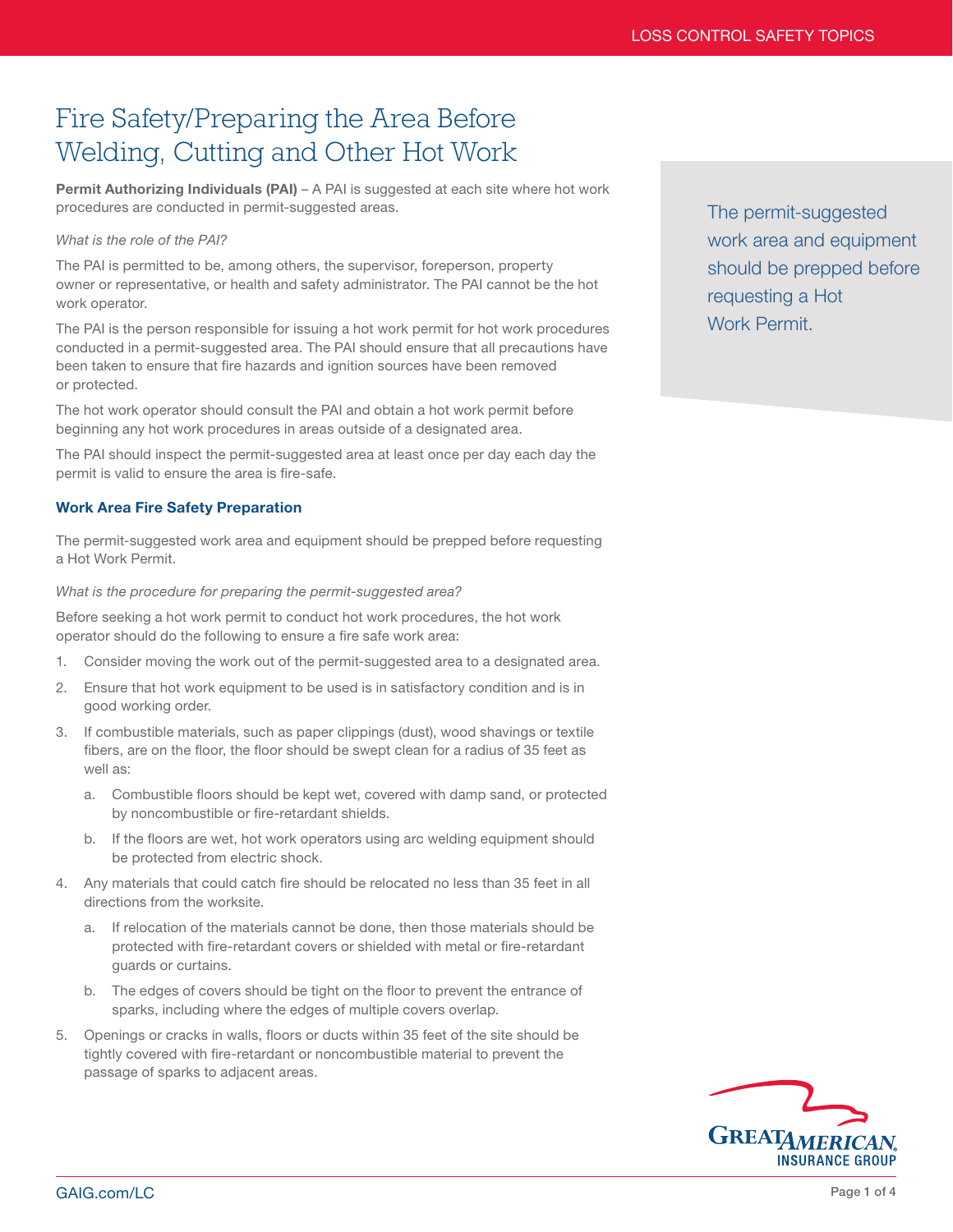- 6. Ducts and conveyor systems that might carry sparks to distant combustibles should be shielded, shut down or both.
- 7. If hot work procedures are conducted near walls, partitions, ceilings or roofs of combustible construction, fire-retardant shields or guards should be installed to prevent ignition.
- 8. If hot work procedures are to be conducted on one side of a wall, partition, ceiling or roof, one of the following should be done:
	- a. If combustibles are located on the opposite side, then those combustibles should be relocated.
	- If the combustibles cannot be relocated, then a fire watch should be established located on the opposite side from where the work is being performed.
- 9. If hot work procedures are to be conducted on pipes or other metal that is in contact with combustible walls, partitions, ceilings, roofs or other combustible materials, then hot work procedures should do be conducted if those combustibles are close enough to be ignited by heat traveling through the metal (conduction).
- 10. Fully charged and operable fire extinguishers that are appropriate for the type of possible fire should be available immediately at the work area.
- 11. The following should be done if hot work procedures are to be conducted near a sprinkler head:
	- a. A wet rag should be laid over the sprinkler head and then removed at the conclusion of the hot work procedures.
	- b. During hot work procedures, special precautions should be taken to prevent accidental operation of the sprinkler system.
	- c. Steps should be taken to protect nearby personnel from dangers such as heat, sparks, and slag, especially when hot work operations are conducted overhead. This sign should be posted in conspicuous places outside of the permitsuggested area to alert other personnel near the work area. Red DANGER tape should be used to create a barrier around the work area to prevent passersby from wandering into the work area.

## Hot Work Permits

[Hot Work Permits a](https://www.greatamericaninsurancegroup.com/docs/default-source/loss-prevention/Sample-Hot-Work-Permit)re issued by the PAI for work in permit-suggested areas.

*Who can issue a hot work permit?*

Only the PAI can issue a hot work permit to the hot work operator.

*When is a hot work permit suggested?*

A hot work permit is suggested whenever hot work procedures are conducted in any area outside of a designated area. Designated areas are exempt from the permit because they are designed and regularly inspected to be fire safe.

## *How long is a hot work permit good for?*

Based on local conditions, the PAI determines the length of the period for which the hot work permit is valid.

*What should I do with the hot work permit after I get it?*

The hot work permit should be posted in a conspicuous place in the permit-suggested area during the entire time the permit is valid.

#### *What happens if my hot work permit is no longer valid?*

That hot work permit can no longer be used and a new hot work permit should be obtained from the PAI before work can resume in the permit-suggested area.

## *What does a hot work permit look like?*

Please refer to the sample Hot Work Permit included in this guide.

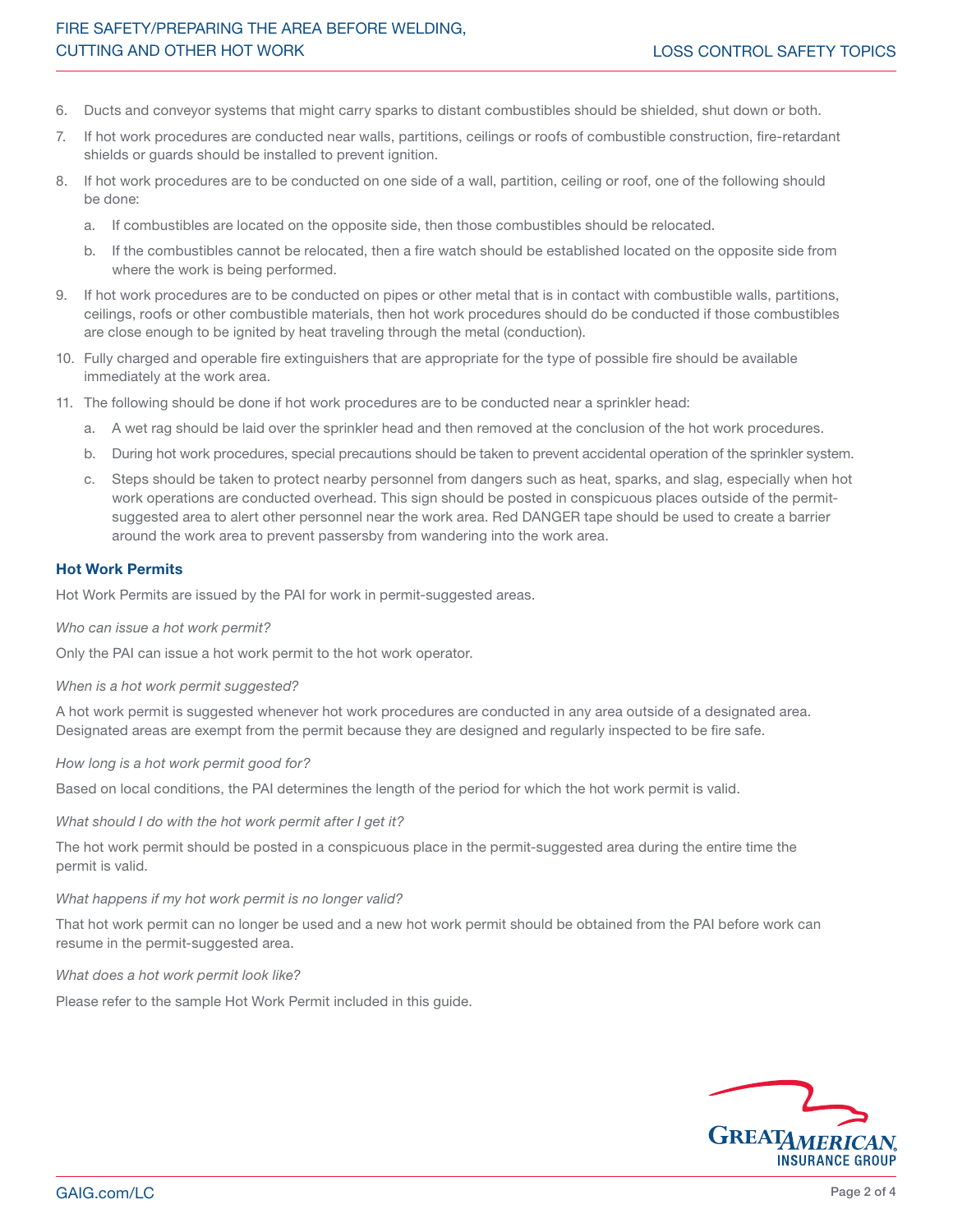# Fire Watch

*When is a fire watch suggested?*

A fire watch is suggested any time hot work procedures are conducted outside of a designated area.

*What are the roles and requirements of a fire watch?*

The fire watch should be trained to understand the inherent hazards of the worksite and the hot work. The fire watch should ensure that safe conditions are maintained during hot work procedures. The fire watch should also watch for fires in all exposed areas and try to extinguish them only when the fires are obviously within the capacity of the equipment available. If the fire watch determines that the fire is not within the capacity of the equipment available, then the fire watch will sound the alarm immediately. The fire watch should be familiar with the facilities and procedures for sounding an alarm in the event of a fire.

*What authority should the fire watch have?*

The fire watch should have the authority to stop the hot work procedures if an unsafe condition develops.

## *How long does a fire watch last?*

The fire watch should be maintained during hot work procedures and then for at least a half hour after completion of hot work procedures to detect and extinguish smoldering fires.

## *How many fire watches are suggested at a hot work permit-suggested work area?*

More than one fire watch is suggested if combustible materials that could be ignited by hot work procedures cannot be directly observed by the initial fire watch. If hot work procedures are being performed above multiple levels, then a fire watch will be suggested on every level under the hot work. Fire watchers should take precautions to protect themselves from heat, sparks and slag.

*Is a fire watch allowed to fulfill other job duties while serving as a fire watch?*

No, the fire watch is allowed only to stand at the permit-suggested area and watch for potential fires. The fire watch is not permitted to engage in any activities other than fire watching.

# Fire Safety General Requirements

#### *How many fire extinguishers should be in the permit-suggested area?*

The number of fire extinguishers should match the type of work and the number of combustible materials in the area. If there is a considerable number of combustible materials in or around the area, then more than one extinguisher will be needed. If more than one fire watch is suggested for the work, then each fire watch will have an extinguisher.

*Are there any areas where hot work procedures are not allowed?*

Yes, hot work procedures are not allowed to be conducted in the following applications:

- 1. In areas not authorized by management.
- 2. In sprinklered buildings where sprinklers are impaired.
- 3. In the presence of explosive atmospheres (i.e., where mixtures of flammable gases, vapors, liquids or dusts with air exist).
- 4. In the presence of unclean or improperly prepared drums, tanks or other containers and equipment that have previously contained materials that could develop explosive atmospheres.
- 5. In areas where there is dust accumulation of greater than 1/16 inch within 35 feet of the area where hot work procedures will be conducted. All dust accumulation should be cleaned up.